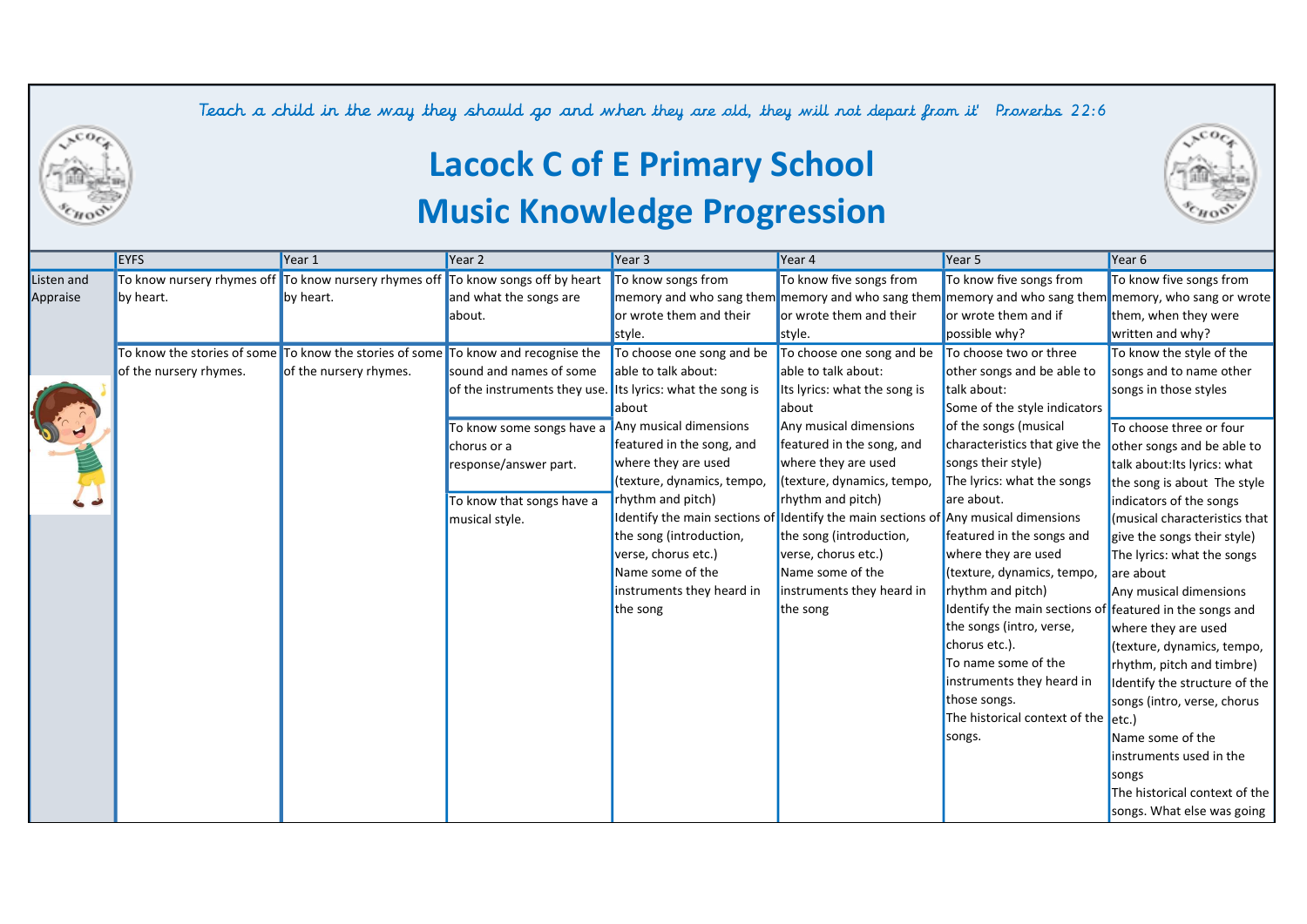|             |                                                           |                            |                                                        |                             |                                                         |                                                                                       | on at this time, musically  |
|-------------|-----------------------------------------------------------|----------------------------|--------------------------------------------------------|-----------------------------|---------------------------------------------------------|---------------------------------------------------------------------------------------|-----------------------------|
|             |                                                           |                            |                                                        |                             |                                                         |                                                                                       | and historically?           |
|             |                                                           |                            |                                                        |                             |                                                         |                                                                                       | Know and talk about that    |
|             |                                                           |                            |                                                        |                             |                                                         |                                                                                       | fact that we each have a    |
|             |                                                           |                            |                                                        |                             |                                                         |                                                                                       |                             |
|             | To know that we can move                                  | To know that we can move   | To know that music has a                               | To know how to find and     | To know how pulse, rhythm                               | How pulse, rhythm, pitch,                                                             | How pulse, rhythm, pitch,   |
| Explore     | with the pulse of the music. with the pulse of the music. |                            | steady pulse, like a                                   | demonstrate the pulse.      | and pitch work together                                 | tempo, dynamics, texture                                                              | tempo, dynamics, texture    |
|             |                                                           |                            | heartbeat.                                             |                             |                                                         | and structure work together                                                           | and structure work together |
| OUNT        |                                                           |                            |                                                        |                             |                                                         |                                                                                       |                             |
|             |                                                           |                            | To know that we can create                             | Know the difference         | To know pulse: Finding the                              | to create a song or music                                                             | to create a song or music   |
|             |                                                           |                            | rhythms from words, out                                | between pulse and rhythm    | pulse – the heartbeat of the                            |                                                                                       |                             |
|             |                                                           |                            | names, favourite food,                                 |                             | music                                                   |                                                                                       |                             |
|             |                                                           |                            | colours and animals.                                   | Know how pulse, rhythm      | To know Rhythm: the long                                | Know how to keep the                                                                  | Know how to keep the        |
|             |                                                           |                            |                                                        | and pitch work together to  | and short patterns over the                             | internal pulse                                                                        | internal pulse              |
|             |                                                           |                            |                                                        | create a song.              | pulse                                                   |                                                                                       |                             |
|             |                                                           |                            | Rhythms are different from                             | Know that every piece of    | To know the difference                                  | Know the difference                                                                   | Know the difference         |
|             |                                                           |                            | the steady pulse.                                      | music has a pulse/steady    | between pulse and rhythm                                | between pulse and rhythm                                                              | between pulse and rhythm    |
|             |                                                           |                            |                                                        | beat.                       |                                                         |                                                                                       |                             |
|             |                                                           |                            | We add high and low                                    | Know the difference         |                                                         | To know pitch: High and low Musical Leadership: creating Musical Leadership: creating |                             |
|             |                                                           |                            | sounds, pitch, when we sing between a musical question |                             | sounds that create melodies musical ideas for the group |                                                                                       | musical ideas for the group |
|             |                                                           |                            | and play our instruments.                              | and an answer.              | To know how to keep the                                 | to copy or respond to                                                                 | to copy or respond to       |
|             |                                                           |                            |                                                        |                             | internal pulse                                          |                                                                                       |                             |
|             |                                                           |                            |                                                        |                             | <b>To know Musical</b>                                  |                                                                                       |                             |
|             |                                                           |                            |                                                        |                             | Leadership: creating musical                            |                                                                                       |                             |
|             |                                                           |                            |                                                        |                             | ideas for the group to copy                             |                                                                                       |                             |
|             |                                                           |                            |                                                        |                             | or respond to                                           |                                                                                       |                             |
|             |                                                           |                            |                                                        |                             |                                                         |                                                                                       |                             |
| Improvising | To know that the words of                                 | To know that the words of  | To know improvisation is                               | To know improvisation is    | To know improvisation is                                | To know improvisation is                                                              | To know improvisation is    |
| and         | songs can tell stories and                                | songs can tell stories and | making up your own tunes                               | making up your own tunes    | making up your own tunes                                | making up your own tunes                                                              | making up your own tunes    |
| Composing   | paint pictures.                                           | paint pictures.            | on the spot                                            | on the spot                 | on the spot                                             | on the spot                                                                           | on the spot                 |
|             |                                                           |                            |                                                        |                             |                                                         |                                                                                       |                             |
|             |                                                           |                            | To know when someone                                   | To know when someone        | To know when someone                                    | To know when someone                                                                  | To know when someone        |
|             |                                                           |                            | improvises, they make up                               | improvises, they make up    | improvises, they make up                                | improvises, they make up                                                              | improvises, they make up    |
|             |                                                           |                            | their own tune that has                                | their own tune that has     | their own tune that has                                 | their own tune that has                                                               | their own tune that has     |
|             |                                                           |                            | never been heard before. It                            | never been heard before. It | never been heard before. It                             | never been heard before. I                                                            | never been heard before. It |
|             |                                                           |                            | is not written down and                                | is not written down and     | is not written down and                                 | is not written down and                                                               | is not written down and     |
| 「海外の風景」     |                                                           |                            | belongs to them.                                       | belongs to them             | belongs to them.                                        | belongs to them.                                                                      | belongs to them             |
|             |                                                           |                            | Everyone can improvise!                                | To know that using one or   | To know that using one or                               | To know that using one or                                                             | To know that using one or   |
|             |                                                           |                            |                                                        | two notes confidently is    | two notes confidently is                                | two notes confidently is                                                              | two notes confidently is    |
|             |                                                           |                            |                                                        | better than using five      | better than using five                                  | better than using five                                                                | better than using five      |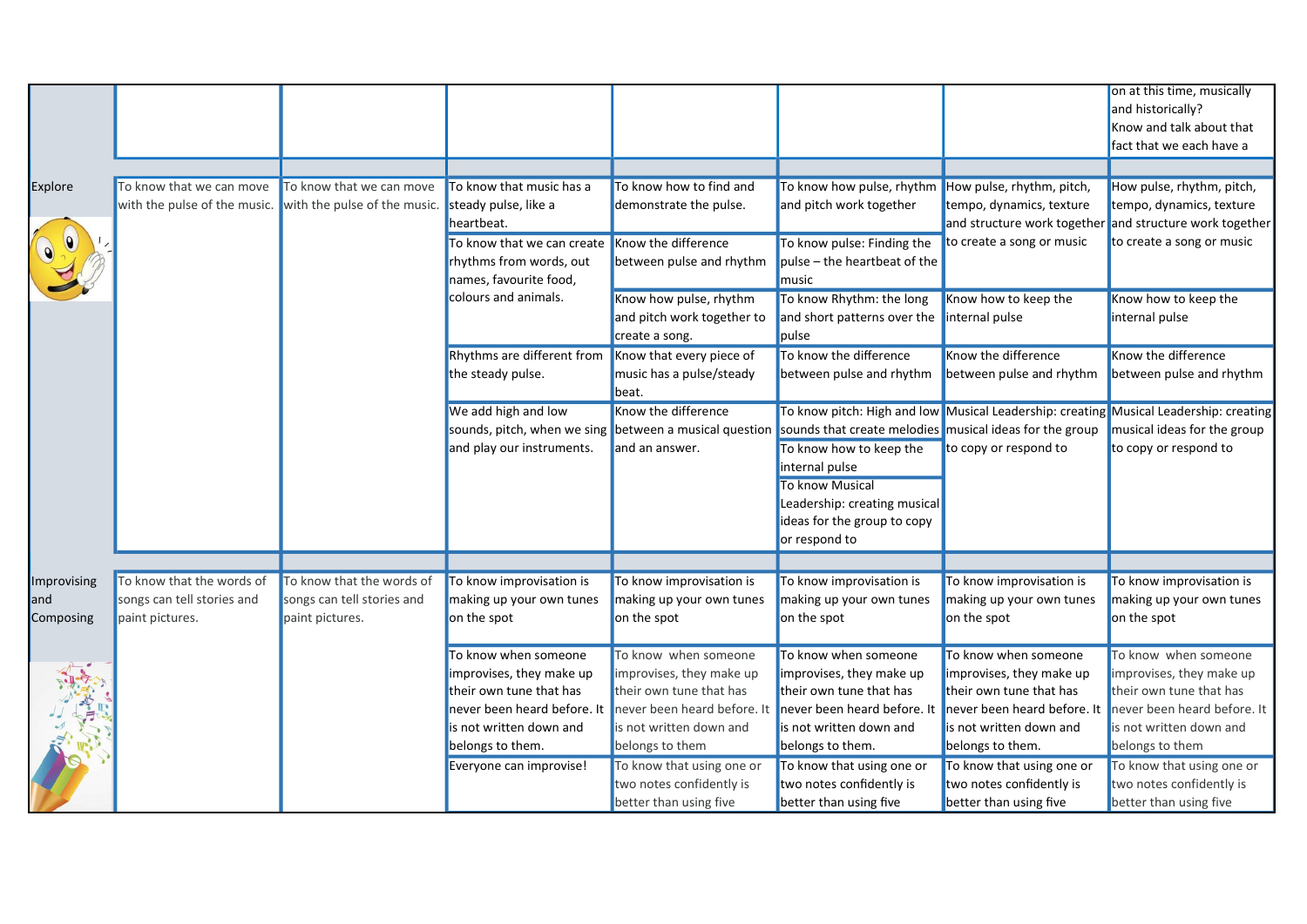|         |                         |                         | Composing is like a story                        | To know that if you                                     | To know that if you        | To know that you can use                            | To know that if you                                                                        |
|---------|-------------------------|-------------------------|--------------------------------------------------|---------------------------------------------------------|----------------------------|-----------------------------------------------------|--------------------------------------------------------------------------------------------|
|         |                         |                         | with music                                       | improvise using the notes                               | improvise using the notes  | some of the riffs and licks                         | improvise using the notes                                                                  |
|         |                         |                         |                                                  | you are given, you cannot                               | you are given, you cannot  | you have learnt in the                              | you are given, you cannot                                                                  |
|         |                         |                         |                                                  | make a mistake                                          | make a mistake             | Challenges in your                                  | make a mistake                                                                             |
|         |                         |                         |                                                  |                                                         |                            | improvisations                                      |                                                                                            |
|         |                         |                         | Everyone can compose!                            | To know A composition:                                  | To know that you can use   | To know three well-known                            | To know three well-known                                                                   |
|         |                         |                         |                                                  | music that is created by you some of the riffs you have |                            | improvising musicians                               | improvising musicians                                                                      |
|         |                         |                         |                                                  | and kept in some way. It's                              | heard in the Challenges in |                                                     |                                                                                            |
|         |                         |                         |                                                  | like writing a story. It can be your improvisations     |                            |                                                     |                                                                                            |
|         |                         |                         |                                                  | played or performed again                               |                            |                                                     |                                                                                            |
|         |                         |                         |                                                  | to your friends.                                        |                            |                                                     |                                                                                            |
|         |                         |                         |                                                  | To know different ways of                               | To know a composition:     | To know a composition:                              | To know a composition has                                                                  |
|         |                         |                         |                                                  | recording compositions                                  |                            |                                                     | music that is created by you music that is created by you pulse, rhythm and pitch that     |
|         |                         |                         |                                                  | (letter names, symbols,                                 | and kept in some way. It's | and kept in some way. It's                          | work together and are                                                                      |
|         |                         |                         |                                                  | audio etc.)                                             |                            |                                                     | like writing a story. It can be like writing a story. It can be shaped by tempo, dynamics, |
|         |                         |                         |                                                  |                                                         | played or performed again  | played or performed again                           | texture and structure                                                                      |
|         |                         |                         |                                                  |                                                         | to your friends.           | to your friends.                                    |                                                                                            |
|         |                         |                         |                                                  |                                                         |                            |                                                     |                                                                                            |
|         |                         |                         |                                                  |                                                         | To know different ways of  | To know a composition has                           | To know notation: recognise                                                                |
|         |                         |                         |                                                  |                                                         | recording compositions     | pulse, rhythm and pitch that the connection between |                                                                                            |
|         |                         |                         |                                                  |                                                         | (letter names, symbols,    | work together and are                               | sound and symbol                                                                           |
|         |                         |                         |                                                  |                                                         | audio etc.)                | shaped by tempo, dynamics,                          |                                                                                            |
|         |                         |                         |                                                  |                                                         |                            | texture and structure                               |                                                                                            |
|         |                         |                         |                                                  |                                                         |                            | To know notation: recognise                         |                                                                                            |
|         |                         |                         |                                                  |                                                         |                            | the connection between                              |                                                                                            |
|         |                         |                         |                                                  |                                                         |                            | sound and symbol                                    |                                                                                            |
|         |                         |                         |                                                  |                                                         |                            |                                                     |                                                                                            |
|         |                         |                         |                                                  |                                                         |                            |                                                     |                                                                                            |
| Singing | To sing or rap nursery  | To sing or rap nursery  | To confidently sing or rap                       | To know singing in a group                              | To know singing in a group | To know and confidently                             | To know and confidently                                                                    |
|         | rhymes and simple songs | rhymes and simple songs | songs from memory and                            | can be called a choir                                   | can be called a choir      | sing five songs and their                           | sing five songs and their                                                                  |
|         | from memory.            | from memory.            | sing them in unison.                             |                                                         |                            | parts from memory, and to                           | parts from memory, and to                                                                  |
|         |                         |                         |                                                  |                                                         |                            | sing them with a strong                             | sing them with a strong                                                                    |
|         |                         |                         |                                                  |                                                         |                            | internal pulse.                                     | internal pulse.                                                                            |
|         | Songs have sections.    | Songs have sections.    | Unison is eveyone singing at To know a Leader or |                                                         | To know the leader or      | To choose a song and be                             | To know about the style of                                                                 |
|         |                         |                         | the same time.                                   | conductor is a person who                               | conductor: A person who    | able to talk about: its main                        | the songs so you can                                                                       |
|         |                         |                         |                                                  | the choir or group follow                               | the choir or group follow  | features                                            | represent the feeling and                                                                  |
|         |                         |                         |                                                  |                                                         |                            |                                                     | context to your audience                                                                   |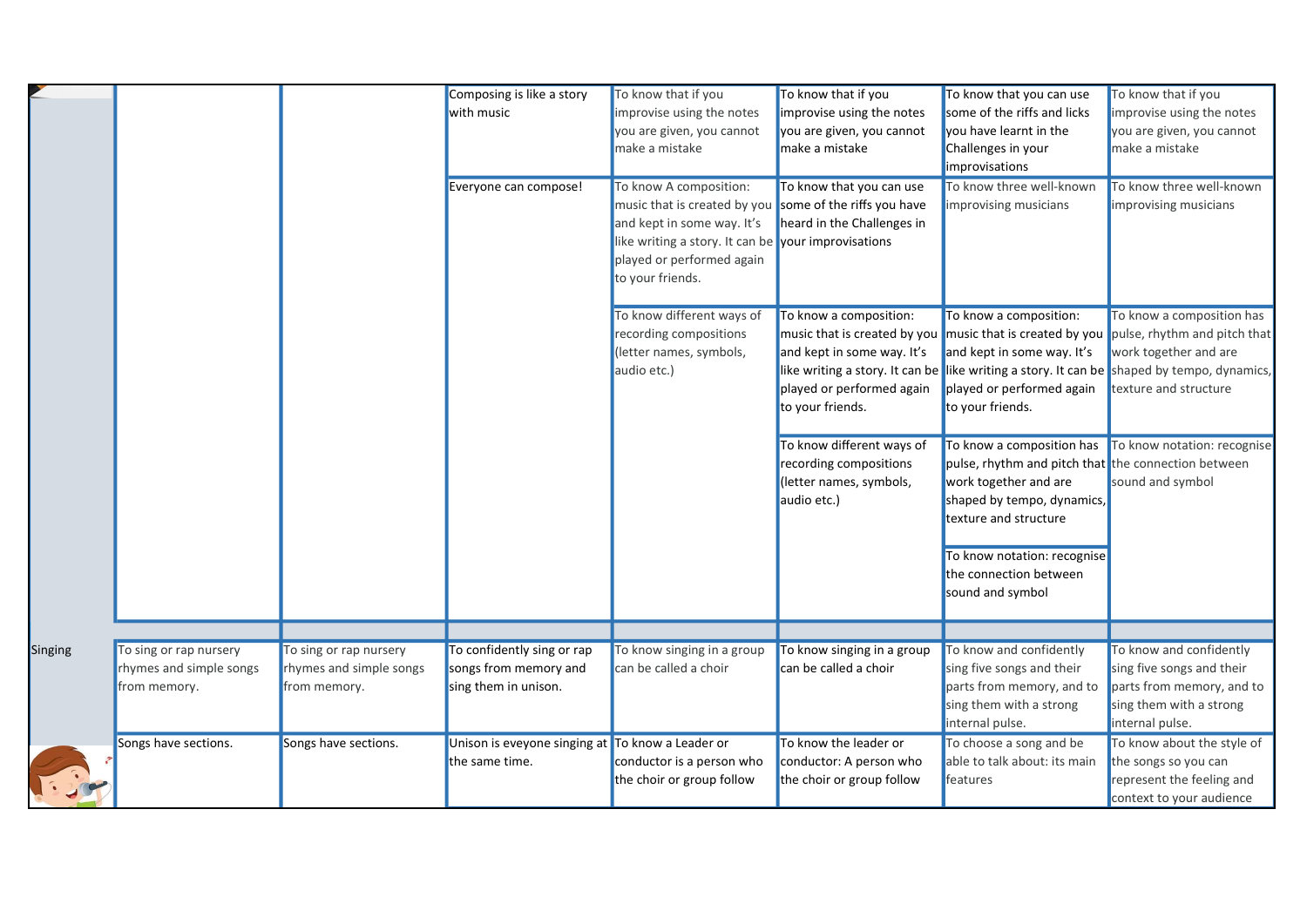|             |                                             |                                             | Songs included other ways<br>of using the voice e.g.<br>rapping                                                              | To know Songs can make<br>you feel different things e.g. you feel different things e.g.<br>happy, energetic or sad | To know songs can make<br>happy, energetic or sad                                                                                       | To know Singing in unison,<br>the solo, lead vocal, backing<br>vocals or rapping                                                           | To choose a song and be<br>able to talk about: its main<br>features                                                                                                                           |
|-------------|---------------------------------------------|---------------------------------------------|------------------------------------------------------------------------------------------------------------------------------|--------------------------------------------------------------------------------------------------------------------|-----------------------------------------------------------------------------------------------------------------------------------------|--------------------------------------------------------------------------------------------------------------------------------------------|-----------------------------------------------------------------------------------------------------------------------------------------------------------------------------------------------|
|             |                                             |                                             | To know why we need to<br>warm up our voices.                                                                                | To know Singing as part of<br>an ensemble or large group<br>is fun, but that you must<br>listen to each other      | To know Singing as part of<br>an ensemble or large group<br>is fun, but that you must<br>listen to each other<br>To know Texture: How a | To know what the song is<br>about and the meaning of<br>the lyrics                                                                         | To know Singing in unison,<br>the solo, lead vocal, backing<br>vocals or rapping                                                                                                              |
|             |                                             |                                             |                                                                                                                              | To know why you must<br>warm up your voice                                                                         | solo singer makes a thinner<br>texture than a large group<br>To know why you must<br>warm up your voice                                 | To know and explain the<br>importance of warming up<br>vour voice                                                                          | To know what the song is<br>about and the meaning of<br>the lyrics<br>To know and explain the<br>importance of warming up<br>your voice                                                       |
|             |                                             |                                             |                                                                                                                              |                                                                                                                    |                                                                                                                                         |                                                                                                                                            |                                                                                                                                                                                               |
| Playing     | To know how to play<br>untuned instruments. | To know how to play<br>untuned instruments. | Learn the names of the<br>notes in their instrumental<br>part from memory or when<br>written down.<br>Learn the names of the | To know about the<br>instruments used in class (a<br>glockenspiel, a recorder)                                     | To know the instruments<br>recorder or xylophone).<br>To know other instruments                                                         | To know the instruments<br>in a band or orchestra or by $\vert$ in a band or orchestra or by<br>their friends<br>To know different ways of | To know the instruments<br>used in class (a glockenspiel, they might play or be played they might play or be played<br>their friends<br>To know different ways of                             |
|             |                                             |                                             | instrument(s) they are<br>playing<br>Know the names of untuned<br>percussion instruments<br>played in class.                 |                                                                                                                    | they might play or be played writing music down $-$ e.g.<br>in a band or orchestra or by<br>their friends.                              | staff notation, symbols<br>To know the notes C, D, E, F,<br>$G, A, B + C$ on the treble<br>stave                                           | writing music down $-$ e.g.<br>staff notation, symbols<br>To know the notes C, D, E, F,<br>$G, A, B + C$ on the treble<br>stave                                                               |
|             |                                             |                                             |                                                                                                                              |                                                                                                                    |                                                                                                                                         |                                                                                                                                            |                                                                                                                                                                                               |
| Performance | To know a preformance is<br>sharing music.  | To know a preformance is<br>sharing music.  | To know performing is<br>sharing music with other<br>people, an audience                                                     | To know performing is<br>sharing music with other<br>people, an audience                                           | To know performing is<br>sharing music with other<br>people, an audience                                                                | To know performing is<br>sharing music with other<br>people, an audience                                                                   | To know performing is<br>sharing music an audience<br>with belief                                                                                                                             |
|             |                                             |                                             | To know a performance can To know A performance<br>be a special occasion                                                     | doesn't have to be a drama! doesn't have to be a drama!<br>each other                                              | To know a performance<br>each other                                                                                                     | To know a performance<br>doesn't have to be a drama!<br>each other                                                                         | To know a performance<br>doesn't have to be a drama!<br>It can be to one person or to It can be to one person or to It can be to one person or to It can be to one person or to<br>each other |
|             |                                             |                                             | To know an audience can<br>include your parents and<br>friends.                                                              | To know you need to know<br>and have planned<br>everything that will be<br>performed                               | To know you need to know<br>and have planned<br>everything that will be<br>performed                                                    | To know you need to know<br>and have planned<br>everything that will be<br>performed                                                       | To know you need to know<br>and have planned<br>everything that will be<br>performed                                                                                                          |